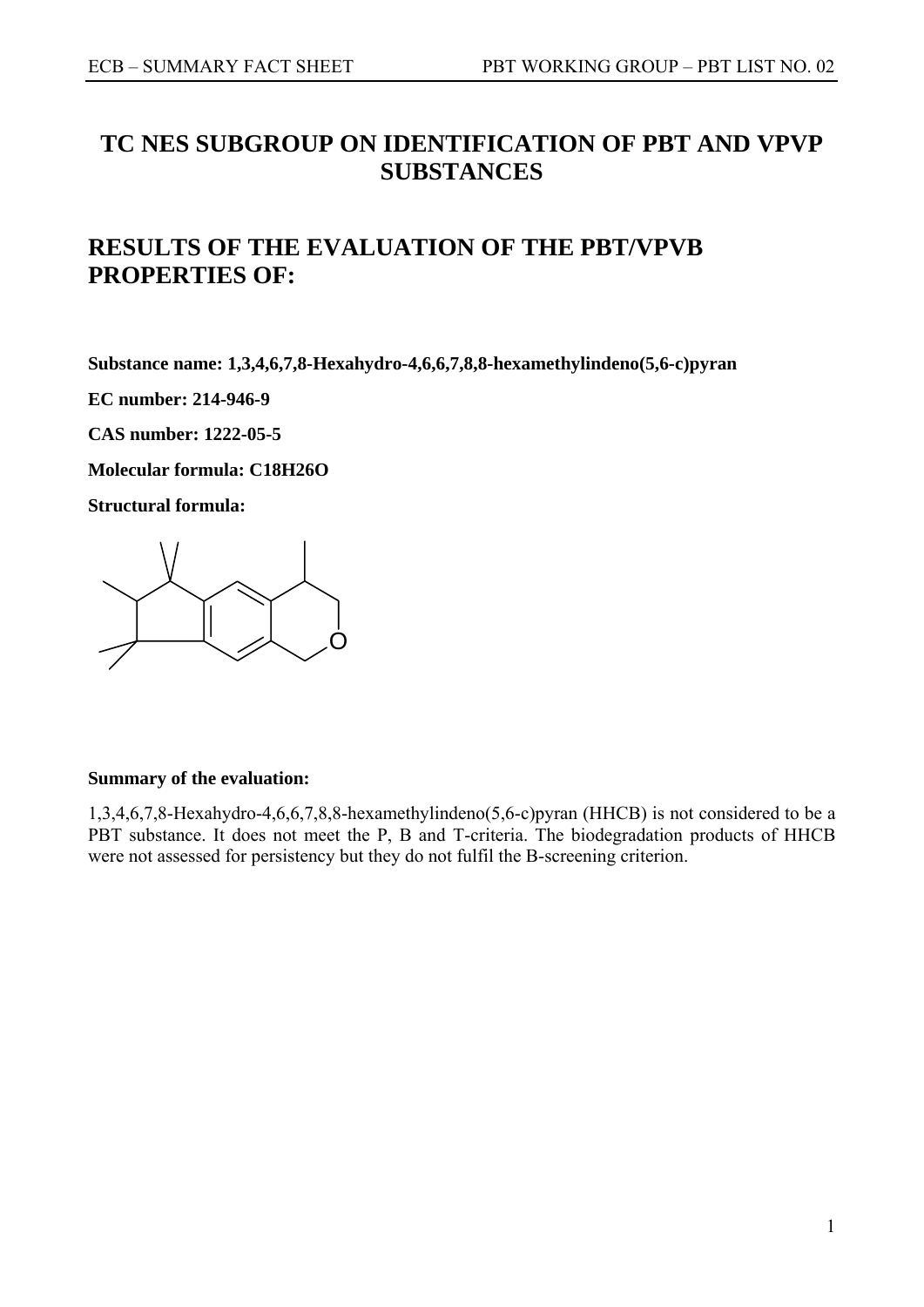# **JUSTIFICATION**

## **1 IDENTIFICATION OF THE SUBSTANCE AND PHYSICAL AND CHEMICAL PROPERTIES**

EC Number: 214-946-9 CAS Number: 1222-05-5 Molecular Formula: C18H26O Structural Formula:

Name: 1,3,4,6,7,8-Hexahydro-4,6,6,7,8,8-hexamethylindeno(5,6-c)pyran IUPAC Name: 1,3,4,6,7,8-Hexahydro-4,6,6,7,8,8-hexamethylcyclopenta-γ-2-benzopyran



Molecular Weight: 258.41 Synonyms: **HHCB** 

Abbalide Chromanolide Pearlide Galaxolide

## **1.1 Purity/Impurities/Additives**

According to IFF (2001), the sum of the isomers illustrated below in typical composition of a technical product is  $\geq$  95% w/w.

CAS No 1222-05-5 74-76% Main isomer

74-76% 1,3,4,6,7,8-hexahydro-4,6,6,7,8,8-hexamethyl-cyclopentaγ-2-benzopyran



CAS Nos 78448-48-3 and 78448-49-4:

6-10% 1,3,4,6,7,8-hexahydro-4,6,6,8-tetramethyl-(6 or 8) ethylcyclopenta- γ -2-benzopyran



CAS No 114109-63-6: 5-8% 1,3,4,7,8,9-hexahydro-4,7,7,8,9,9-hexamethyl-cyclopenta [H]-2-benzopyran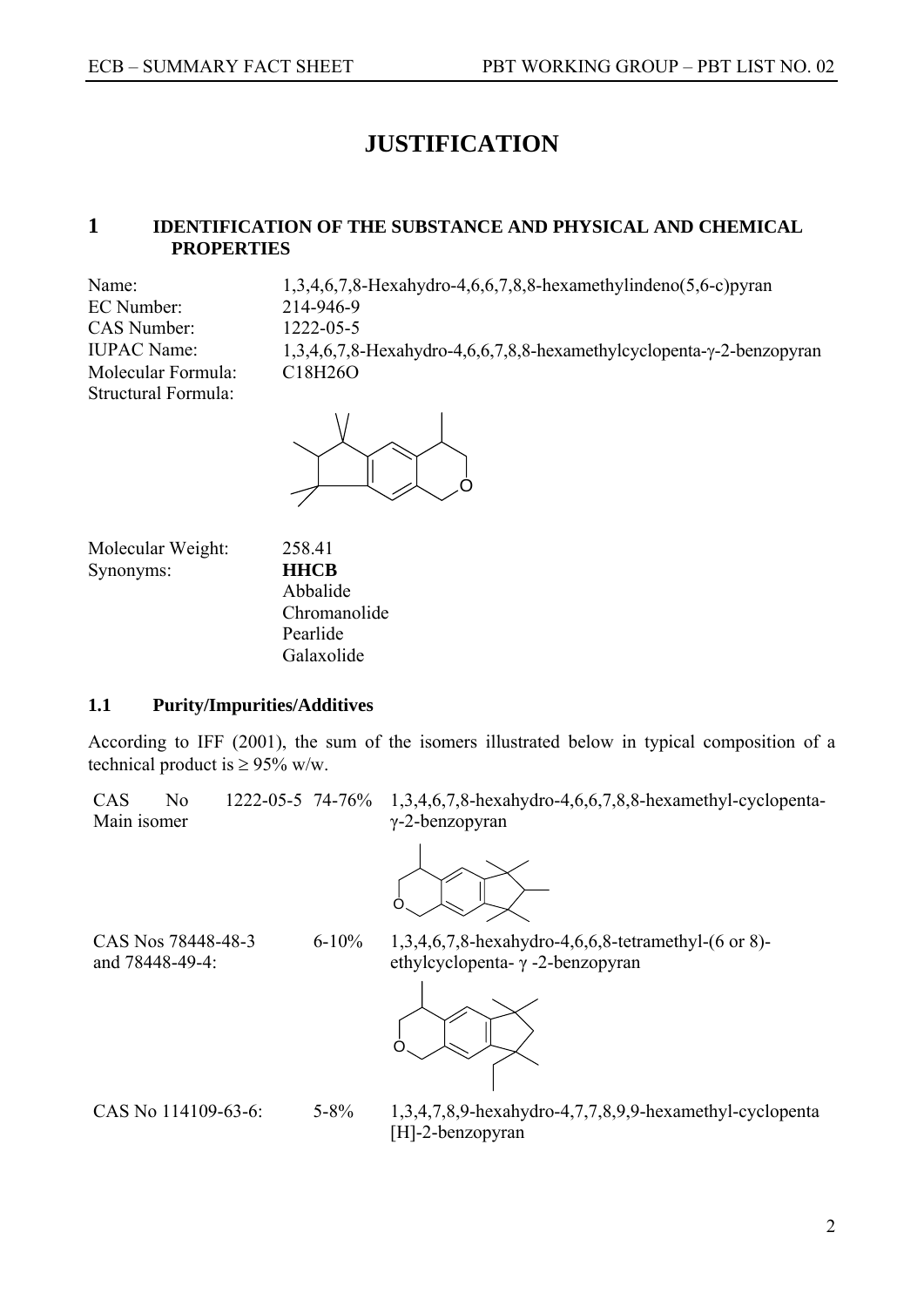

CAS No 114109-62-5: 6-8% 1,2,4,7,8,9-hexahydro-1,7,7,8,9,9-hexamethylcyclopenta[F]-2-benzopyran, 6-8%



| $< 1\%$ | $1,1,2,3,3$ -pentamethyl-5-t-pentylindan       |
|---------|------------------------------------------------|
| $< 1\%$ | $1,1,2,3$ -tetramethyl-5-t-butyl-3-ethylindane |

 $\langle 1\% \quad \beta_{1}, 1, 2, 3, 3\}$ -hexamethylindan-5-ethanol

CAS No  $66553-13-7$   $\leq 1\%$   $5-t-butyl-1,1,2,3,3-pentamethylindan$ 

CAS No 1203-17-4, EINECS No 214-868-5

CAS No 1217-08-9, EINECS No 214-934-3

 $\langle 1\% \rangle$  1,1,2,3,3-pentamethylindan,

Impurities: The PBT properties of the impurities were not assessed by the working group, except for CAS No 1217-08-9. For this substance it was concluded that it does not meet the PBT criteria (Rapporteur Sweden, ECB website), based on read-across with Galaxolide.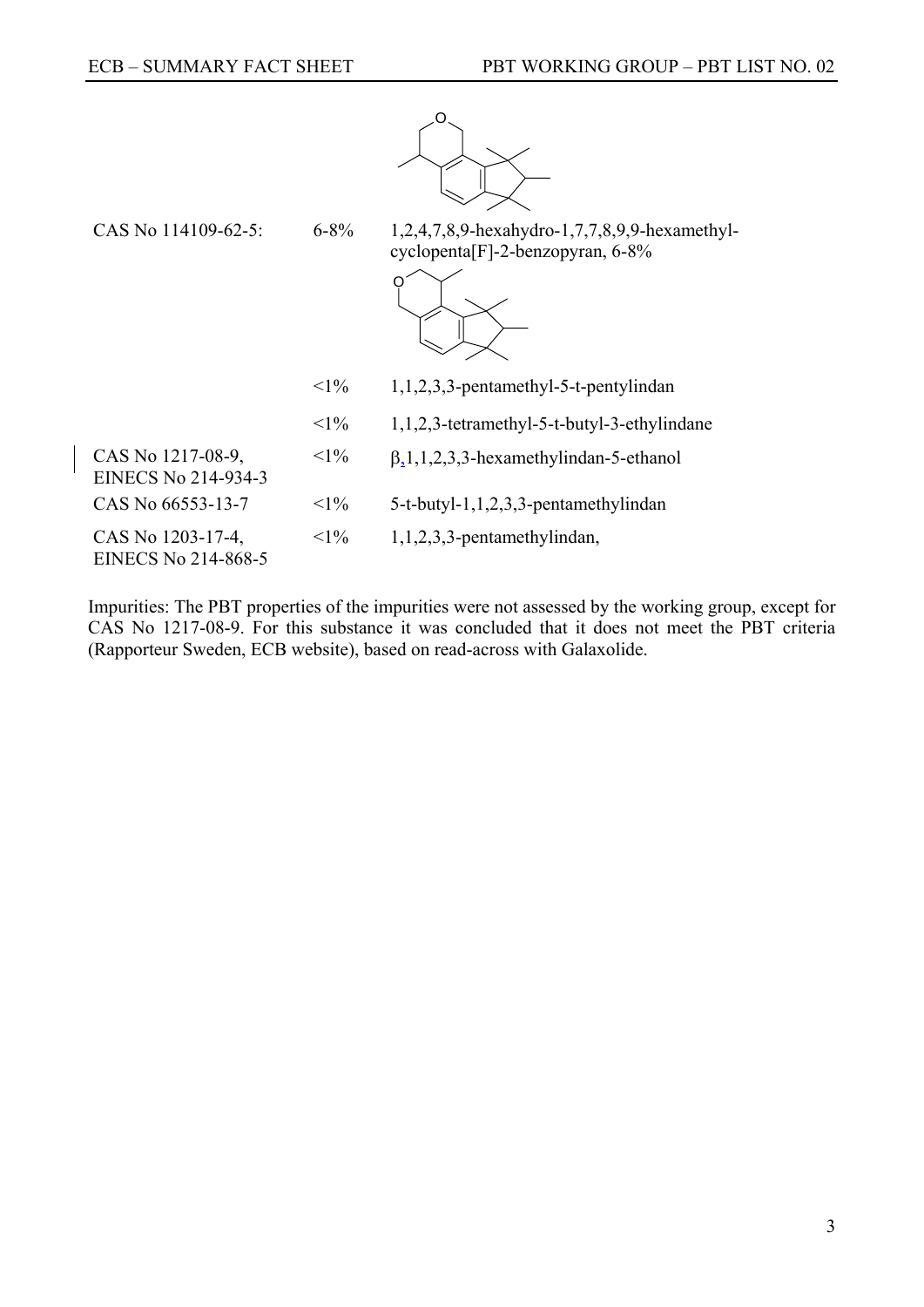## **1.2 Physico-Chemical properties**

| <b>REACH</b> ref<br>Annex, § | <b>Property</b>                                         | <b>Value</b>                                                                                                  | <b>Comments</b>                                                                                |
|------------------------------|---------------------------------------------------------|---------------------------------------------------------------------------------------------------------------|------------------------------------------------------------------------------------------------|
| V, 5.1                       | Physical state at 20 °C<br>and 101.3 Kpa                | viscous liquid                                                                                                | IFF(2001)                                                                                      |
| V, 5.2                       | Melting / freezing point                                | $-10 - 0$ °C                                                                                                  | IFF (2001)                                                                                     |
| V, 5.3                       | Boiling point                                           | 160 °C (at 4 mmHg),<br>corresponds 330 °C at<br>760 mmHg                                                      | IFF (2001)                                                                                     |
| V, 5.5                       | Vapour pressure                                         | 0.0727 Pa at 25 °C                                                                                            | MacGillivray, 1966                                                                             |
| V, 5.7                       | Water solubility                                        | 1.75 mg/l at 25 $^{\circ}$ C<br>$(1.99 \text{ mg/l at pH } 5; 1.65)$<br>mg/l at pH 7; $1.69$ mg/l at<br>pH 9) | Edwards, 1996 (the value chosen<br>for the risk assessment; other<br>values available)         |
| V, 5.8                       | Partition coefficient<br>n-octanol/water (log<br>value) | 5.3                                                                                                           | Artola-Garicano, 2002 (the value<br>chosen for the risk assessment;<br>other values available) |
| VII, 5.19                    | Dissociation constant                                   |                                                                                                               |                                                                                                |

**Table 1 Summary of physico-chemical properties. For details and references, see European Commission (2008).** 

## **2 MANUFACTURE AND USES**

HHCB is produced at one site in Europe with a production volume of 1000 - 5000 tpa (year 2000). Approximately 63% of the production volume is exported outside Europe. The use volume in the year 2000 was 1,427 t (used for the calculations) and the use volume for the year 2004 is 1,307 t. The use volume has been declining since the early nineties (European Commission, 2008).

The substance is used as an ingredient in fragrance oils for a wide variety of consumer products like cleaning agents, cosmetics and fabric conditioners. HHCB is used in diluted form due to its viscosity. Dilution to an organic solvent (to 65 % w/w) is carried out mainly at a separate site after production. Two following industrial life-cycle steps are generally necessary for the manufacture of end products. HHCB is first compounded into a fragrance oil after which the fragrance oil is mixed in a formulation step to the end products (European Commission, 2008).

## **3 CLASSIFICATION AND LABELLING**

HHCB is not classified in the Annex I of Directive 67/548/EEC:

Proposal in the draft risk assessment (European Commission, 2008):

N; R50-53 Very toxic to aquatic organisms. May cause long-term adverse effects in the aquatic environment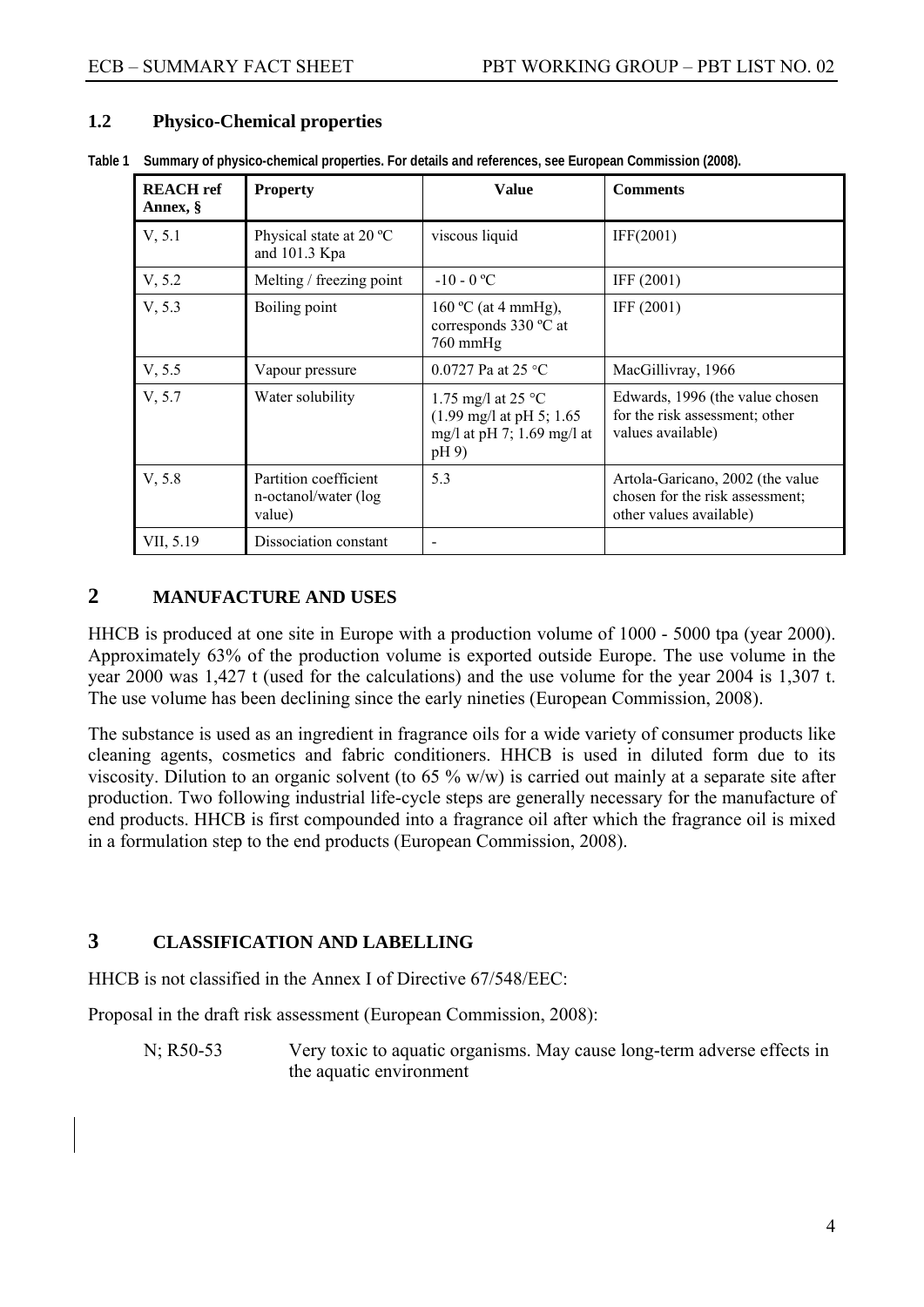## **4 ENVIRONMENTAL FATE PROPERTIES**

## **4.1 Degradation (P)**

## **4.1.1 Abiotic degradation**

Indirect photochemical degradation in the atmosphere is considered to be fast based on the estimated rate constant for the reaction with OH-radicals using AOP v1.91 of  $3.8 \cdot 10^{-11}$  cm<sup>3</sup> molecule<sup>-1</sup>s<sup>-1</sup>. The experimentally obtained reaction rate is  $2.6 \pm 0.6 \cdot 10^{-11}$  cm<sup>3</sup> molecule<sup>-1</sup>s<sup>-1</sup>. With this rate the half-life was 3.7 h (12 h day<sup>-1</sup>;  $1.5*10^6$  OH cm<sup>3</sup>, Aschmann et al, 2001). With the TGD defaults (24 h day<sup>-1</sup>;  $5*10^5$  OH cm<sup>-3</sup>) this corresponds with half-lives of 15 and 10 h, respectively.

Buerge et al. (2003) observed a degradation rate of 0.15  $d^{-1}$  (DT50 of 109 h) for lake Zürichsee water and  $0.12 d^{-1}$  (DT50 of 135 h) for distilled water illuminated with actinic lamps, comparable to 24h-averaged sunlight in July under clear sky radiation conditions (50 °N). Degradation was concluded to be mainly due to direct photodegradation. The author derived an average photolysis rate range of 3.3 to  $6.6 * 10^{-5}$  d<sup>-1</sup> for a typical winter situation integrated over the whole depth of the Zürichsee (mean depth 50 m, attenuation  $0.01 - 0.02$  per cm at 315 nm). In summer, considering only the epilimnion, they estimated a rate about 2 orders of magnitude higher than in winter for the whole lake:  $3.2 - 6.5 * 10^{-3} d^{-1}$ . Due to very varying attenuation conditions of European water bodies, the results cannot be used as representative for photodegradation rate in general.

Based on a preliminary identification of photodegradation products in a laboratory study under radiation of 248 nm wavelength, Sanchez-Prado et al. (2004) concluded that HHCB does not photodegrade from the hexamethylcyclopenta-benzene side but at the pyran side of the molecule, either by formation of a five-ring with aldehyde group or by removal of the oxygen moiety.

Environmentally relevant exposure occurs in the whole water column and, in the case of HHCB, especially in sediment. Photodegradation of HHCB can be expected to be a relevant removal pathway in the environment only in shallow clear waters and in the first few centimetres layer of the water column with some exceptions. Therefore aquatic photodegradation is not considered to have relevant impact on the overall persistency of HHCB in the environment.

## **4.1.2 Biotic degradation**

No mineralization was observed in the two ready biodegradability tests (King, 1994, a modification of OECD 301B, adapted sludge, isopropyl myristate as dispersant; Jenkins, 1991, OECD 301B, non-adapted sludge).

Degradation of <sup>14</sup>C-HHCB spiked to activated sludge samples from three STPs (test conc. 25 µg  $1^{-1}$ ) and to river water (test conc.  $0.5 \mu g I^{-1}$ ) was followed by Federle et al. (2002). The same study was also reported with slightly different results by Langworthy et al. (2000). The first order rates for the disappearance of HHCB in activated sludge were  $0.010$  and  $0.021$  h<sup>-1</sup> with 5 and 25 µg l<sup>-1</sup>. respectively (or  $DT_{50}$  of 69 and 33 hours). No significant volatilization was observed. For river water test, the disappearance rate constant was  $0.016 h^{-1}$  (DT<sub>50</sub> = 43 h). After 300 hours (12.5 d) 40 % of initial radioactivity was volatilized from water.

The first metabolite formed in the sludge experiments was co-eluting in Rad-TLC analysis with lactone (HHCB-lactone, i.e., Galaxolidone, was the suggested identity of the metabolite) and accounted for about 40% of the original radioactivity between day 1 and 8. Gradually a second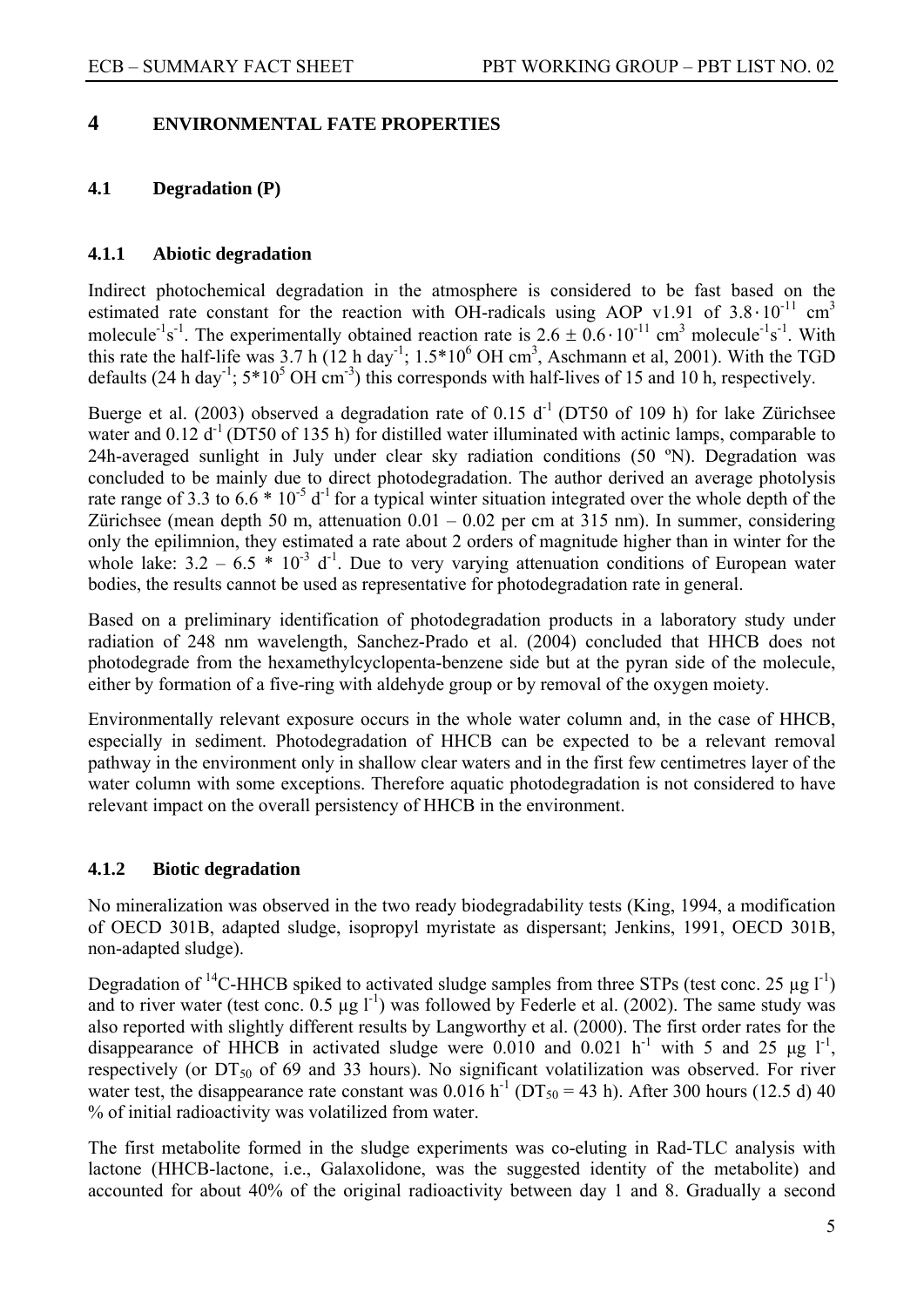metabolite emerged making up to 45% of the radioactivity after 650 hours. This metabolite had a similar elution time as hydroxycarboxylic acid. A third, highly polar metabolite made up to 15% of the radioactivity after 150 hours (Langworthy et al., 2000). Following termination of the test (68 days) the metabolites in the supernatant were characterised using reversed phase HPLC and the authors observed that the degradation products had even lower adsorption potential than the standards HHCB-lactone (log  $K_{ow}$  4.0) and -hydroxycarboxylic acid (log  $K_{ow}$  0.5). A log  $K_{ow}$ between 0.1 and 3.1 was suggested for the metabolites. It was concluded, that further oxidation of metabolites had occurred .

The emergence of Galaxolidone in waste water was observed also in a study by Brändli (2002) during the transport in the sewer and sewage treatment. Bester (2003) showed that this structure is produced during sewage treatment.

In another study, concentrations of HHCB in activated sludge samples were followed 2 days. The samples were not additionally spiked and the initial dissolved and total concentrations were 1.58 and 10.33  $\mu$ g l<sup>-1</sup>, respectively. Loss due to volatilisation was also determined. The 'true biodegradation rate constant' based on the dissolved concentration was  $0.071 \pm 0.030$  h<sup>-1</sup>. The rate constant based on total concentrations was  $0.015$  h<sup>-1</sup> (Artola-Garicano 2002).

Schaefer et al. (2005) described a series of die-away tests for  $^{14}$ C-HHCB using test concentrations of 17.4 μg  $l^{-1}$  in activated sludge (2.5 g TSS  $l^{-1}$ ) and 5 μg  $l^{-1}$  in river water (with 10 mg TSS  $l^{-1}$ ) performed in 1-gallon (3.8 l) test vessels. They derived overall half-lives of 10 - 15 h and 100 h in sludge and in river water, respectively. These half-lives refer to the parent compound disappearance. No mineralization to  $CO<sub>2</sub>$  was observed in the river die-away test. A variety of metabolites was formed at different rates. Degradation products made ca. 62% of added radioactivity at the end of the test (day 28) in solvent extract and 15.9% had volatilized. The biological degradation after 28 days was circa 60%. The polarity of degradation products increased during the test.

No experimental data on degradation in marine environment are available.

PFW (1996 and 1997) reported to have isolated from soils collected in the Netherlands several cultures of the fungus *Phanerochaete chrysosporium* which were capable of degrading HHCB. Approximately 40% of the 64 soil samples showed a positive degrading potential towards one or both of the polycyclic musks AHTN and HHCB (17 % of soils degrading HHCB). In cultures of *P. chrysosporium* (ATCC 32629) HHCB disappeared in 3 days.

Degradation of HHCB 14C-labelled in the aromatic ring was investigated using two *P. chrysosporium* strains and two unknown fungus strains growing in culture media at pH 4. All strains were observed to degrade HHCB to more polar, non-volatile metabolites but mineralization was not observed (Envirogen 1997).

The most viable strain (identified as *Cladosporium cladosporiodes*) was investigated additionally in a culture, where the growth medium was after 4 weeks adjusted to pH 7 and amended with additional nutrients and an inoculum from mixed soil and sludge samples. Transformation of 81 and 95% of the HHCB followed after 1 and 4 weeks, respectively. After 4 weeks, HHCB-lactone accounted for 19% of the radioactivity and 75% consisted of other, uncharacterised but more polar products. Amounts of polar metabolites increased during the test. Mineralization to  ${}^{14}CO_2$  reached a plateau after 100 days. After 200 days 51% of the total radioactivity was recovered from the organic extract while 31% remained in the aqueous slurry and 18% was recovered as  ${}^{14}CO_2$ . Five percent of the radioactivity was attributed to HHCB and HHCB-lactone. Results show that the degradation pathway may be a two-stage fungal/bacterial process where fungi convert HHCB to more polar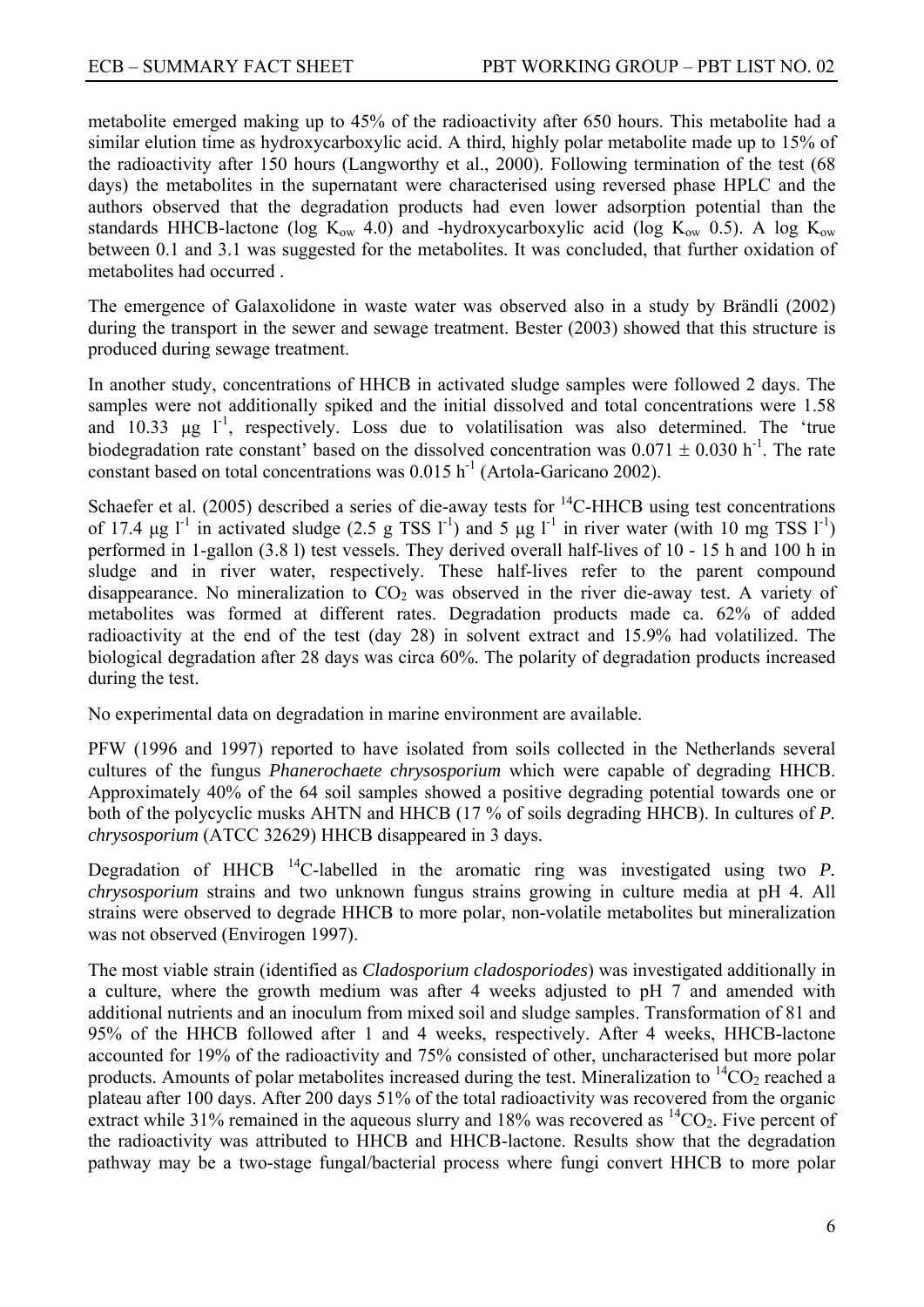<span id="page-6-0"></span>metabolites that are degradable by other common soil organisms (bacteria or fungi) (Envirogen 1997).

Envirogen (1998) followed the fate of  ${}^{14}$ C-HHCB for one year in flasks containing oak forest soil, agricultural soil (no sludge), domestic sludge amended agricultural soil and sediment of the Delaware River (NJ). The samples were spiked with 10  $\mu$ g HHCB g<sup>-1</sup> soil (10 mg kg<sup>-1</sup>) and incubated at laboratory temperature. Only 4, 7 and 9% of the initial HHCB concentration remained after one year in the river sediment, the forest soil and the sludge amended soil, respectively. In non-amended agricultural soil 35% remained after one year. A TLC analysis showed that HHCB had been degraded to various fractions which were more polar than HHCB. Estimated primary degradation rate constants and half-lives were  $0.0066 \, d^{-1}$  and 105 days for sludge amended soil, 0.0073 d<sup>-1</sup> and 95 days for forest soil, 0.0029 d<sup>-1</sup> and 239 days for agricultural soil  $\overline{^{(1)}}$  $\overline{^{(1)}}$  $\overline{^{(1)}}$  and 0.0088 d<sup>-1</sup> and 79 days for river sediment.

#### **4.1.3 Other information [2](#page-6-0)**

The available temporal series of monitoring data indicate that HHCB would not be persistent in sediment, which can be considered based on the physical-chemical properties to be the most relevant compartment of distribution together with soil. The decrease of concentrations in sewage sludge, water and suspended mater, which reflect the reduction of the input of HHCB to sewers over the years seem to be followed by a similar decrease of concentrations in sediment. This phenomenon is illustrated by Figure 1 and Table 2. Other available monitoring data show a similar trend (European Commission, 2008).



**Figure 1. Trend in the median concentrations of HHCB in various environmental compartments, Hessen, Germany (based on data from HLUG 2001) (Remark: Contaminated suspended matter: mean for 3 sites; contaminated sediment: only one site. Logarithmic scale).** 

 $\overline{a}$ 

<sup>&</sup>lt;sup>1</sup> The performance of the agricultural soil in the test deviated from the other soil types. Contrary to the other three systems, a large fraction of the radioactivity was lost from this test system and the calculated biodegradation rate was lower. The lower microbial activity might also be explained by the condition of the agricultural soil (if barren, unprotected by crop, the microclimate may have caused a soil dried/sterilised by the sun & high temperatures)

<sup>&</sup>lt;sup>2</sup> For example, half life from field studies or monitoring data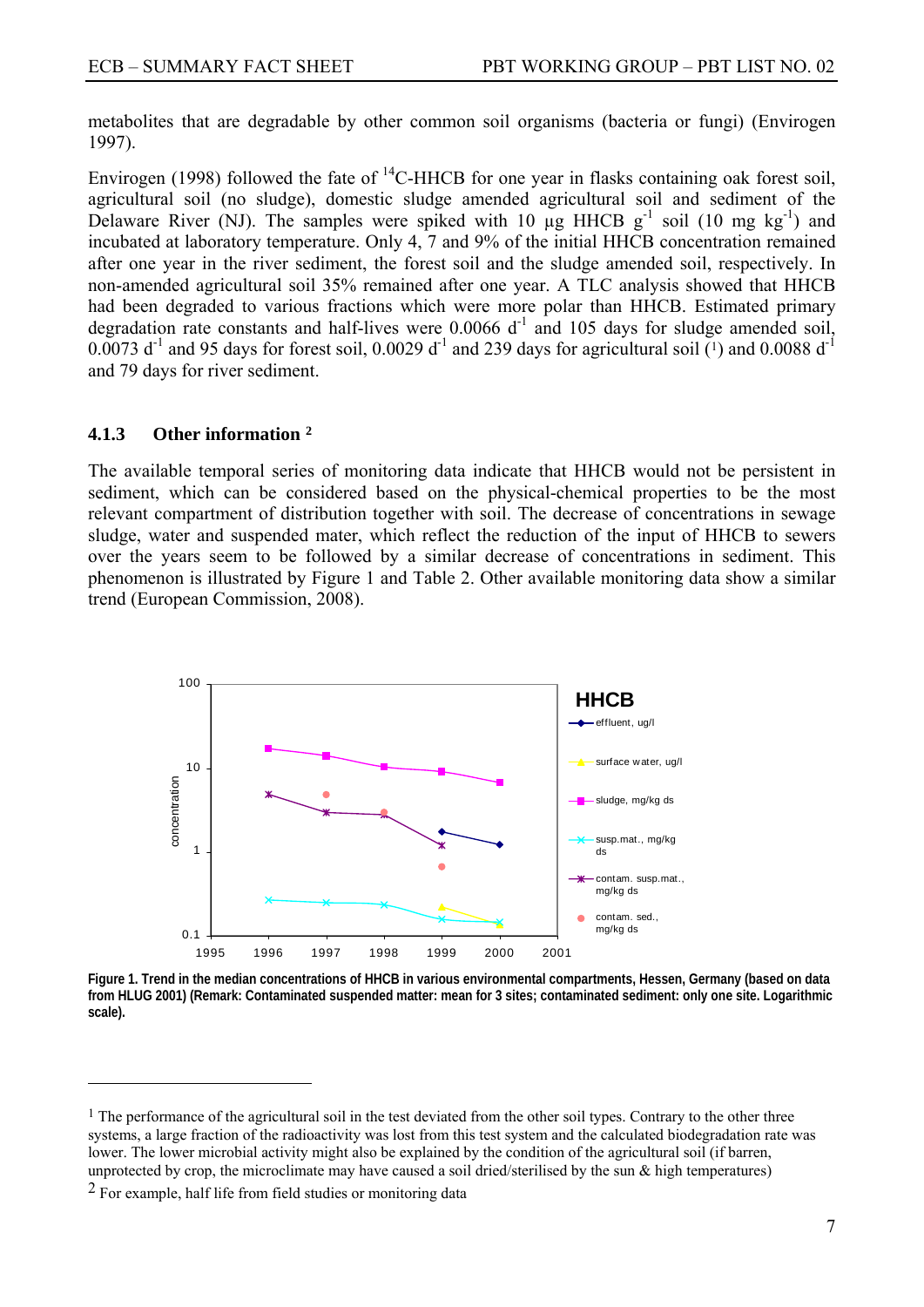|           |            | 1996/1997 | 2000 | 2004 | reduction factor |
|-----------|------------|-----------|------|------|------------------|
| Effluent  | median     | 6.7       |      | 1.6  | 4                |
| $\mu$ g/l | 90th-perc. | 10.8      |      |      |                  |
|           | max        | 13.3      |      | 2.1  |                  |
| Sludge    | median     |           | 8.3  | 10.2 |                  |
| mg/kg dwt | 90th-perc. |           |      |      |                  |
|           | max        |           | 11.5 | 12   |                  |
| Sediment  | median     | 0.9       |      | 0.26 | 3.5              |
| mg/kg dwt | 90th-perc. | 1.9       |      |      |                  |
|           | max        | 2.2       |      | 1.1  |                  |

**Table 2. Decrease of the concentrations in samples from STPs along Teltow Canal and sediment, Berlin (source: Heberer 2002, Fromme et al. 2000, Fromme et al. 2001a, Blok et al. 2005)** 

It must be noted that monitoring data on degradation products of HHCB has not been reviewed.

DiFrancesco et al. (2004) conducted in mesocosm scale a 1-year die-away study of fragrance materials in four different soils. Soil samples were amended with sludge and they contained initially HHCB between 0.1 and 0.27 mg  $kg^{-1}$  dwt. A parallel set of soils was amended with sludge and in addition spiked with HHCB resulting initial concentration of 6 and 13 mg kg<sup>-1</sup> dwt. The test trays containing 24 liter soil and mixed with 1 liter sludge were placed outdoors. After 3 months, the concentrations were 8 to 60% of the initial concentrations. During the next three months period the soil was frozen and the concentrations of all test materials remained stable. After a year the residues ranged from below 10 to 14% of the initial concentration. The rate of dissipation was higher in the soils with lower content of organic material. Leachate was collected during first 3 to 5 months. The leached amount was 0.03 to 0.18% of the initial amount in the spiked soils and in the leachate from the unspiked soils HHCB was not detected. Hence the influence of leaching on the disappearance was negligible. No relation of concentrations in leachate and the organic matter content of soils could be found. The share of volatilization and degradation of the disappearance were not determined. According to HLC of 36.9 Pa  $m<sup>3</sup>$  mol<sup>-1</sup> determined by Artola-Garicano (2002), HHCB is volatile from moist surfaces and hence the influence of volatilization on the disappareance may have been considerable.

AHTN and HHCB concentrations in 13 field locations in Baden-Württemberg, Germany, were measured in 2002 and compared to estimated concentrations after last sludge application. Different, recorded quantities of sludge had been applied in different periods to each field and the time from the last sludge application varied from field to field. Reference fields were also included. The remaining AHTN+HHCB concentration after the last application was calculated to be 0.2 % after 13 years, 0.5 % after 7 years, < 0.4 % after 4 years, 1.9 % after 3 years and < 0.3 % after 3 years, 1,8 after 2 years and 1.3 % after 1 year (LfU-BW 2003). It must be noted that the estimated disappearance reflect the influence of all losses. On the basis of physical-chemical properties of AHTN and HHCB, loss via leaching can be considered as very low, whereas volatilization can be expected to have caused a relevant part of disappearance.

## **4.1.4 Summary and discussion of persistence**

Indirect photochemical degradation half-life for the atmosphere of 10 hours for the reaction with OH-radicals have been predicted using AOP v1.91 (24 h day<sup>-1</sup>;  $5*10^5$  OH cm<sup>-3</sup>).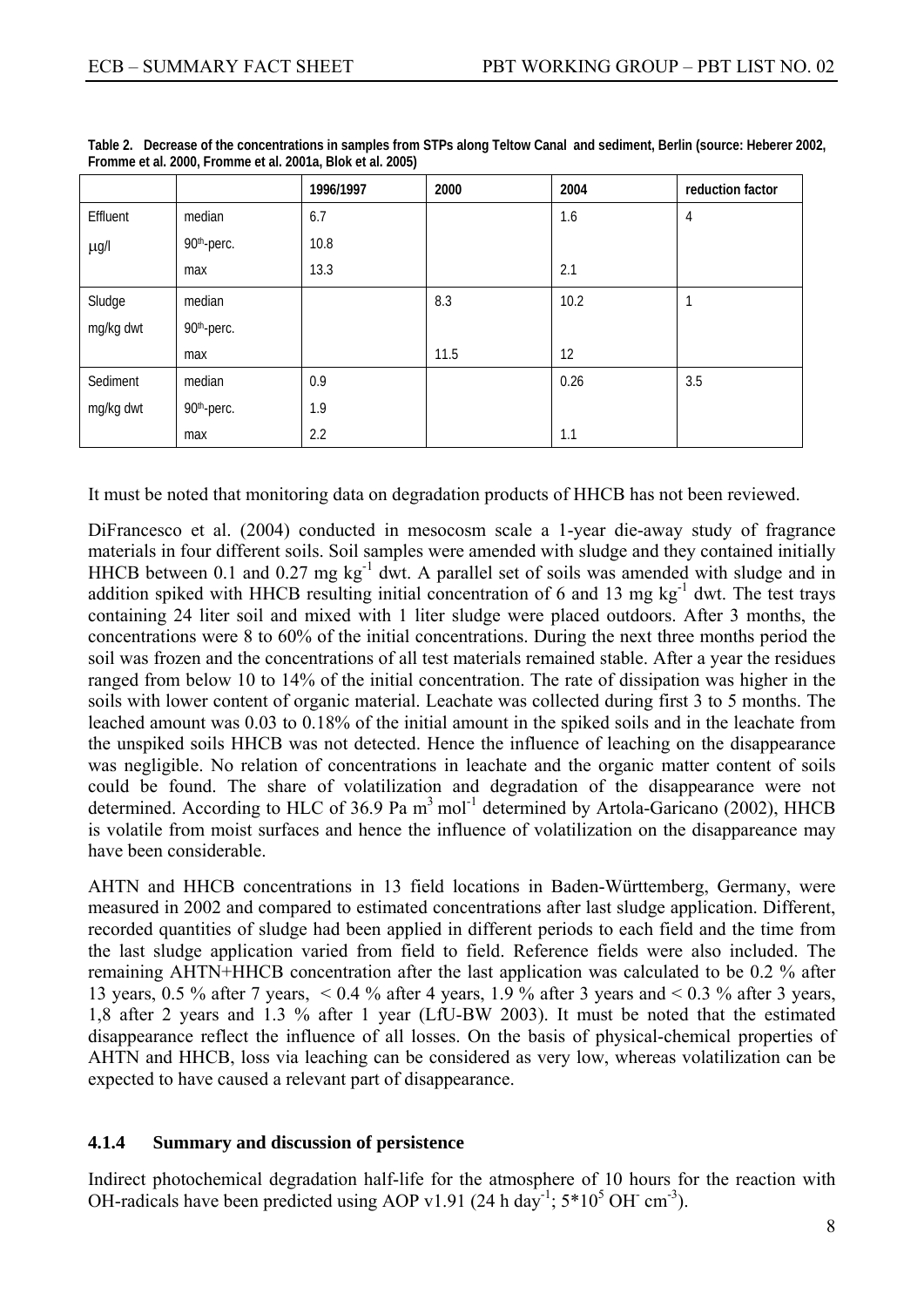Degradation simulation tests are not available for marine water or marine sediment. Evidence of fast primary degradation is provided from the available experiments with sludge, river water, soil and sediment. However, the studies reviewed detected negligible or very low mineralization rates of HHCB. Instead, polar metabolites were formed readily and polarity increased over time.

Half-life for primary degradation of HHCB in activated sludge was less than 3 days (Federle et al. 2002, Langworthy et al. 2000, Artola-Garicano 2002). Schaefer et al. (2005) observed in die-away tests disappearance half-lives of 10 - 15 h in activated sludge and 100 h in river water. With 10 mg/l suspended solids from activated sludge, the conditions in the river die-away test simulate the situation after release of test substance in effluent into river with respect to the concentration and origin of suspended solids in the receiving river. The sediment downstream of a STP is formed by settlement of suspended solids that will originate at least partly from the solids discharged with the effluent (30 mg/l). Therefore the conditions are environmentally relevant but do not correspond with standard biodegradation simulation tests in surface water, where an amendment with sediment from the same site is allowed, but not with suspended solids derived directly from an STP. With 5 μg/l is the HHCB concentration in the test still relatively high.

In addition, a primary degradation half-life of 78 days was observed in sediment as reported by Envirogen (1998).

The available monitoring data from sludge, surface water, suspended matter and sediment provide evidence that HHCB degrades in the aquatic compartment. Measured concentrations in these compartments have been decreasing over time and follow hence the diminishing use volume. It must be noted, however, that no monitoring data on metabolites have been reviewed.

Three soil studies (LfU-BW, 2003; DiFrancesco et al., 2004; Envirogen, 1998) have measured the degradation rate of HHCB in soil. These studies give evidence that HHCB is degraded by soil organisms in a moderate to fast rate. The environmentally most relevant study (LfU-BW, 2003) measured disappearance of AHTN and HHCB over several years in 13 field locations, where the substances had been applied with STP sludge to soil. On the basis of this study, HHCB is not expected to have long residence time in soils. The study does not distinguish between different dissipation routes and volatilisation may have caused a large part of disappearance. However, HHCB is fast degraded in air by indirect photochemical reaction with OH –molecules and hence the part volatilised is not distributed further.

Langworthy, et al. (2000), in their biodegradation test using activated sludge, observed during the degradation process the formation of metabolites of HHCB, from a lactone-derivative of HHCB (Galaxolidone) and a hydroxycarboxylic acid –derivative, which are more polar than HHCB to even more polar metabolites (unidentified) in relevant amounts showing  $log Kow < 1$ . These metabolites are assumed to be the most relevant metabolites also in water and soil. HHCB-lactone has been identified also by other authors.

## **4.2 Environmental distribution**

Data not reviewed for this report.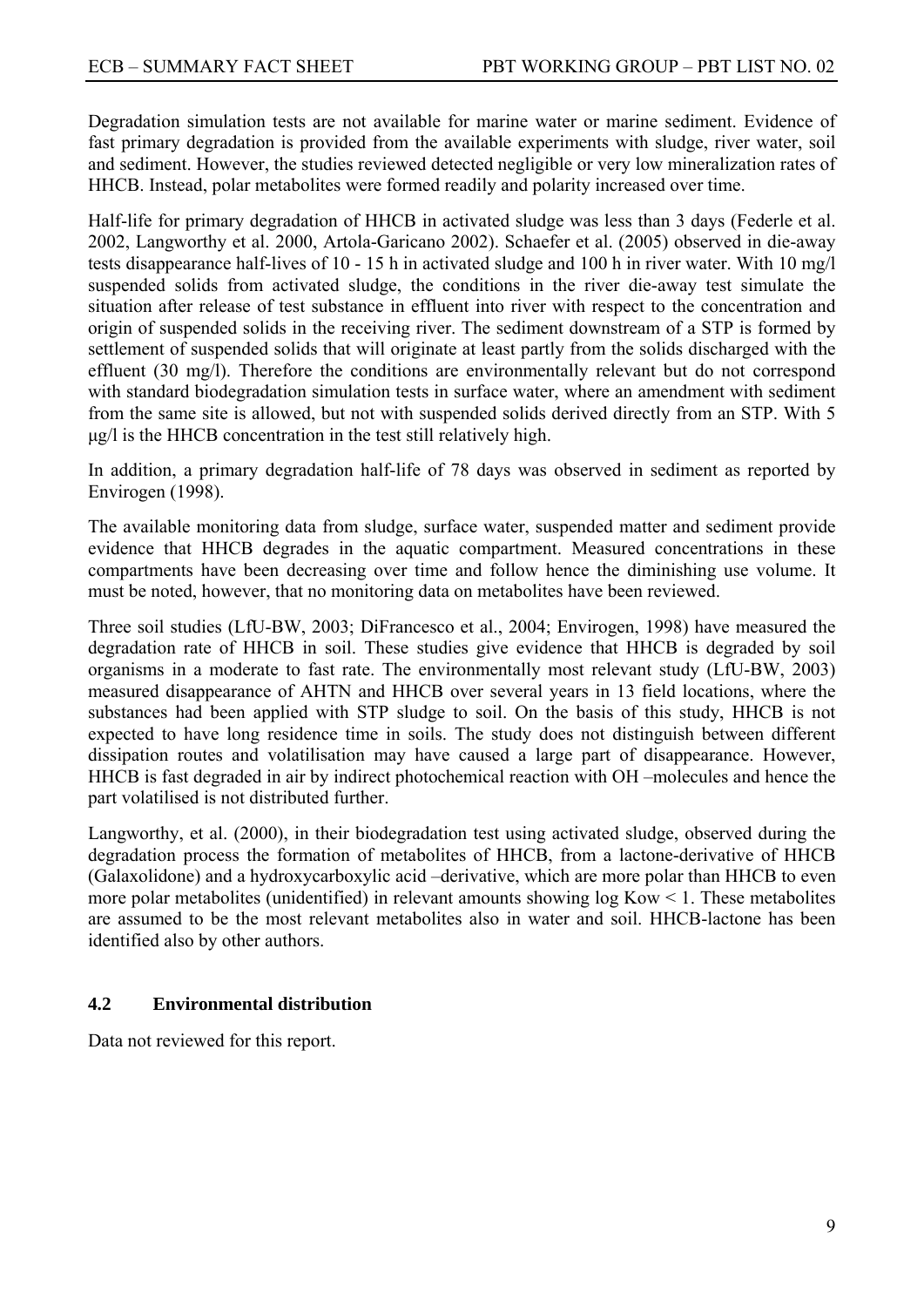## <span id="page-9-0"></span>**4.2.1 Adsorption**

- **4.2.2 Volatilisation**
- **4.2.3 Long-range environmental transport**

## **4.3 Bioaccumulation (B)**

#### **4.3.1 Screening data[3](#page-9-0)**

A predicted BCF of 6,383 was obtained using the QSAR according to the TGD (EC 2003) and log Kow of 5.3. BCFWIN v2.15 calculates a BCF of 2,404 using the same logKow -value. BCFWIN takes in addition to logKow –value also the molecular structure into account in its estimation.

The main biodegradation metabolites were observed by Langworthy et al. (2000) to be eluted in TLC together with HHCB-lactone (logKow 4) and HHCB-hydroxycarboxylic acid (logKow 0.5). Reverse phase HPLC analysis showed that 70% of the metabolites had log Kow  $\leq 0.1$ , 25% had log Kow 2.0 and for the remaining 5% log Kow was 3.3.

## **4.3.2 Measured bioaccumulation data[4](#page-9-0)**

Van Dijk (1996) carried out a flow through bioconcentration test according to the former OECD Guideline 305E. *Lepomis macrochirus* were exposed to two concentrations of radio-labelled HHCB. A solubiliser (DMF, Tween 80) was used in a concentration of 0.001% w/v to prepare a solution. Nominal exposure concentrations were 1 and 10  $\mu$ g l<sup>-1</sup>. The fish were exposed for 28 days followed by an elimination period of 28 days. BCF was derived from actual concentrations of parent compound in water and the steady-state concentration in fish (days 21 and 28). BCF for the whole fish was 1,584.

Polar metabolites became apparent in water from day 3 of the exposure period. They accounted for 10 to 19 % of total radioactivity in water. Also polar metabolites in fish were detected at the level of 9 to 24 % of total radioactivity in tissue (for edibles and non-edibles, respectively). The polar metabolites in water and fish were identical. BCF based on total radioactivity (parent and metabolites) in fish was 1,624. Van de Plassche and Balk (1997) and Balk and Ford (1999a) conclude that during exposure and depuration HHCB is metabolised and the metabolites are excreted with a turnover rate of about 38 – 50% per day.

In another study according to OECD 305E, *Brachydanio rerio* was exposed to a test concentration of 7.3  $\mu$ g l<sup>-1</sup>. Methanol (0.05 %) was used as solvent and the test was conducted in tap water at pH of ca. 8. Depuration half-life was determined to be less than three days. Bioconcentration factor was determined to be 624 (Butte and Ewald, 1999).

 $\overline{a}$ 

 $3$  For example, log  $K_{ow}$  values, predicted BCFs

<sup>4</sup> For example, fish bioconcentration factor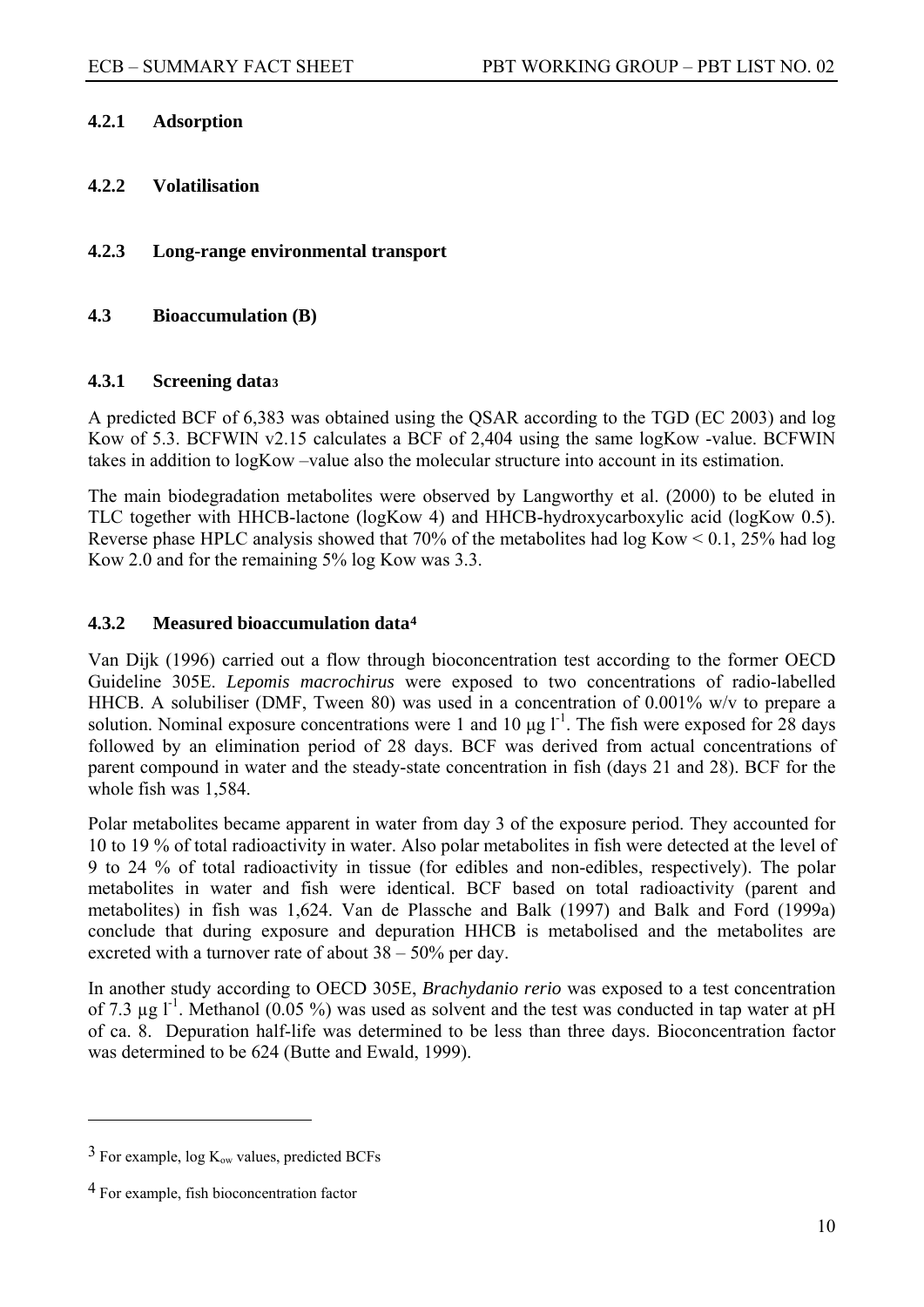<span id="page-10-0"></span>A semi-static test with *Brachydanio rerio* used nominal test concentrations of 25.8 and 258 μg l<sup>-1</sup> (Schreurs et al, 2004). The estimated BCF from this study is 2,400-2,500. These values are calculated from the average of fluctuating exposure concentrations. The study has several deficiencies, i.a., too large fluctuation of test concentrations (down to 5 % of nominal before test media renewals), too high exposure concentrations and a low number of fish. In addition, accumulation via feeding cannot be excluded.

Artola-Garicano (2002) reported on an HHCB accumulation test with fourth instar midge larvae (*Chironomus riparius*) and the worm *Lumbriculus variegatus* using a flow-through system. The organisms were not fed during the 12 d exposure period. In parallel to the bioconcentration experiment, a similar experiment was run with the addition of 5 mg  $1^{-1}$  of the cytochrome P-450 inhibitor piperonyl butoxide (PBO). The aqueous HHCB concentrations in the test with *C. riparius*  were stable at  $9.8 \pm 1.4$  ug l<sup>-1</sup>. The concentrations in the larvae increased to a maximum level between day 1 and 3 and then the level decreased to a new steady state. A BCF of 85 – 138 could be calculated from the test. With the addition of PBO, BCF was 525, and hence Artola-Garicano (2002) concludes that HHCB is likely to be biotransformed in midge larvae. The exposure concentration in the experiment with *L. variegatus* was  $4.6 \pm 0.6$  µg l<sup>-1</sup>. The uptake of HHCB in worms reached a plateau level after 3 days. Log BCF was determined at 3.43 indicating that in this organism biotransformation does not take place.

On the basis of a plant uptake study of Müller et al. (2002) using lettuce and carrots, it was concluded that transfer of HHCB from soil to plants is not a relevant accumulation pathway (European Commission, 2008).

## **4.3.3 Other supporting information[5](#page-10-0)**

Field bioaccumulation factors have been derived for HHCB based on measured concentrations in water and fish.

| <b>BAF</b>                                           | Source                                                                       |
|------------------------------------------------------|------------------------------------------------------------------------------|
| Eel BCFwwt = $150$ to 600                            | Balk and Ford (1999a) from data in<br>Eschke et al. (1995), Rijs and Schäfer |
| non-eel BCF $_{wwt}$ = 49 to 188                     | (1998), Rimkus (1997)                                                        |
| Eel BCF <sub>wwt</sub> = $862$ (range $201 - 1561$ ) | Fromme et al. (2001b)                                                        |
| Eel BCF $_{wwt}$ = 995                               | Heberer (2002) from data of Fromme et<br>al. (2001b)                         |
| Rudd $BCF_{wwt} = 20$                                | Gatermann et al. (2002a)                                                     |
| Tench BCF $_{wwt}$ = 510                             |                                                                              |
| Crucian carp BCF $_{wwt}$ = 580                      |                                                                              |
| Eel BCF $_{wwt}$ = 290                               |                                                                              |
| Zebra mussel BCF $_{wwt}$ = 620                      |                                                                              |

**Table 3. Field derived ratios of Cfish and Cwater expressed as BAF for fish. For details and references, see European Commission (2008).** 

Species differences related to fat content

 $\overline{a}$ 

<sup>5</sup>For example, measured concentrations in biota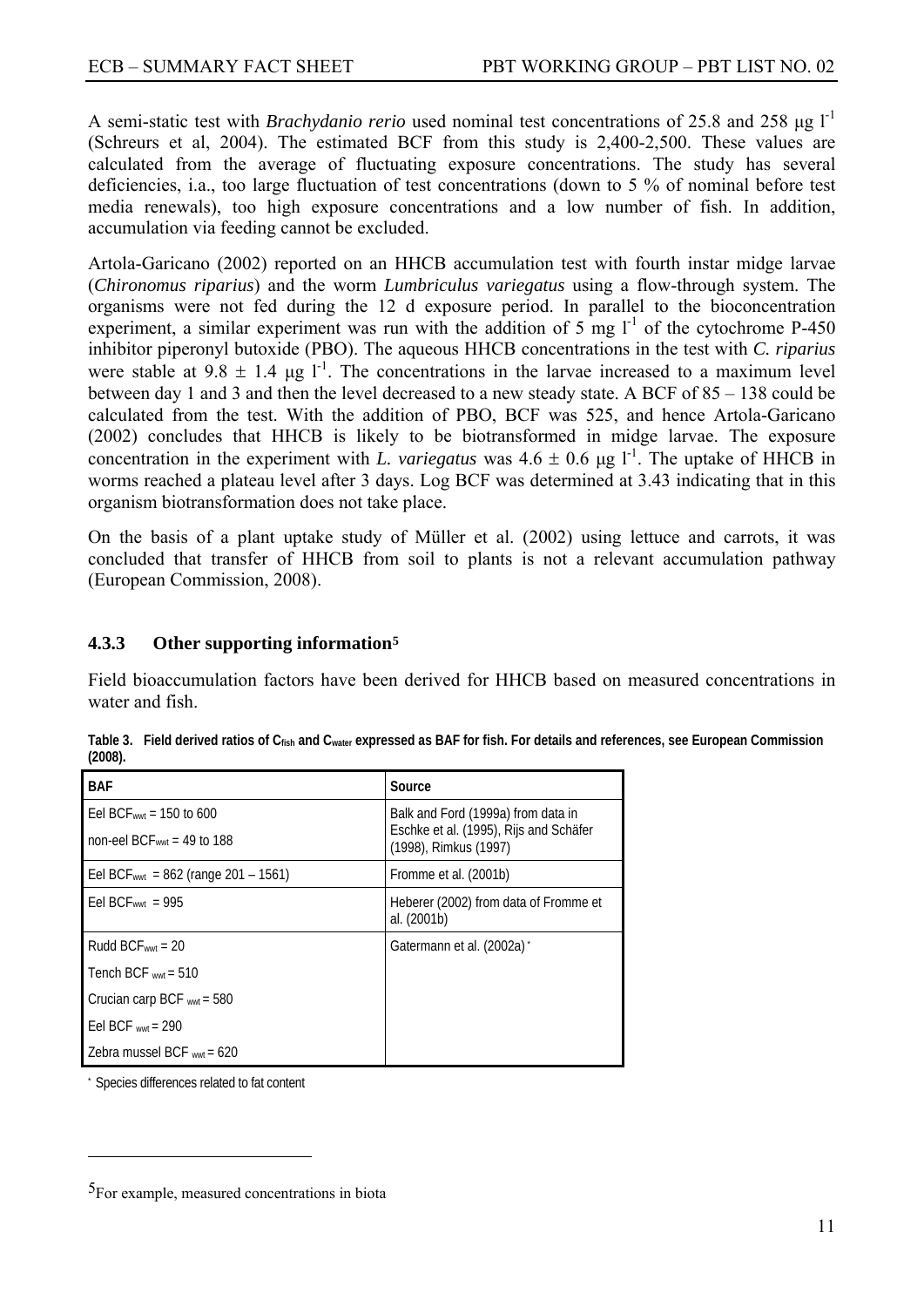## **4.3.4 Summary and discussion of bioaccumulation**

Bioconcentration in *Lepomis macrochirus* was studied according to OECD Guideline 305E. The BCF of 1,584 was determined. Polar metabolites were found in tissue as well as in the water. The depuration of HHCB metabolites was observed to be fast (Van Dijk 1996). This study was carried out under GLP. In another bioconcentration study with *Brachydanio rerio* according to OECD Guideline 305E the measured BCF was 624 (Butte and Ewald, 1999). BAF -values determined from actual measurements in fish and surface water are available and they range from 20 to 1,561 depending on the species.

The BCF for fish can be considered to be between 600 and 1,600 and thus it is concluded that HHCB has a moderate to high bioaccumulation potential. However, there is an indication that it may accumulate in *Lumbriculus variegatus,* which is not capable of metabolising the substance.

On the basis of the available experimental and field data, HHCB is considered to have a moderate to high bioaccumulation potential. In the EU risk assessment of HHCB (European Commisson, 2008), the BCF of 1,584 derived by Van Dijk (1996) is used as a representative value for bioaccumulation.

The biodegradation studies showed the consecutive formation of increasingly more polar metabolites, starting from  $log Kow < 4$  but with the majority at  $log Kow < 1$  (Langworthy et al. 2000). Hence, the biodegradation products are expected to have low to moderate bioaccumulation potential.

## **5 HUMAN HEALTH HAZARD ASSESSMENT**

The criterion for human toxicity for PBT substances is classification with one or more of the following R-phrases: 25, 28, 40 (carc. cat. 3), 45, 46, 48, 60, 61, 62, 63, 64, 68 (mut. cat. 3). All toxicological tests performed on mammals only justify no classification.

The criterion for endocrine disrupting effects for PBT substances is evidence of ED potential, e.g. listed in the Community Strategy for Endocrine Disrupters. There is no evidence of ED potential; HHCB is not listed in the Community Strategy for Endocrine Disrupters (COM(2001)262final) as a substance with suspected or proven ED potential.

## **6 ENVIRONMENTAL HAZARD ASSESSMENT**

## **6.1 Aquatic compartment (including sediment)**

Based on its UV/Vis spectrum, HHCB is expected to photodegrade at radiation wavelengths below 300 nm. Therefore the radiation in laboratory conditions under fluorescent lamps in the ecotoxicity studies (> 400 nm) is not assumed to have caused photodegradation.

## **6.1.1 Toxicity test results**

Available aquatic ecotoxicity test results have been reviewed in the risk assessment of HHCB (European Commission, 2008). Table 4 provides an overview of the results from long-term and prolonged tests with most sensitive results.

L(E)C50-values for acute tests are above 0.1 mg  $1^{-1}$  and results from chronic and prolonged studies are above  $0.01$  mg  $l^{-1}$ .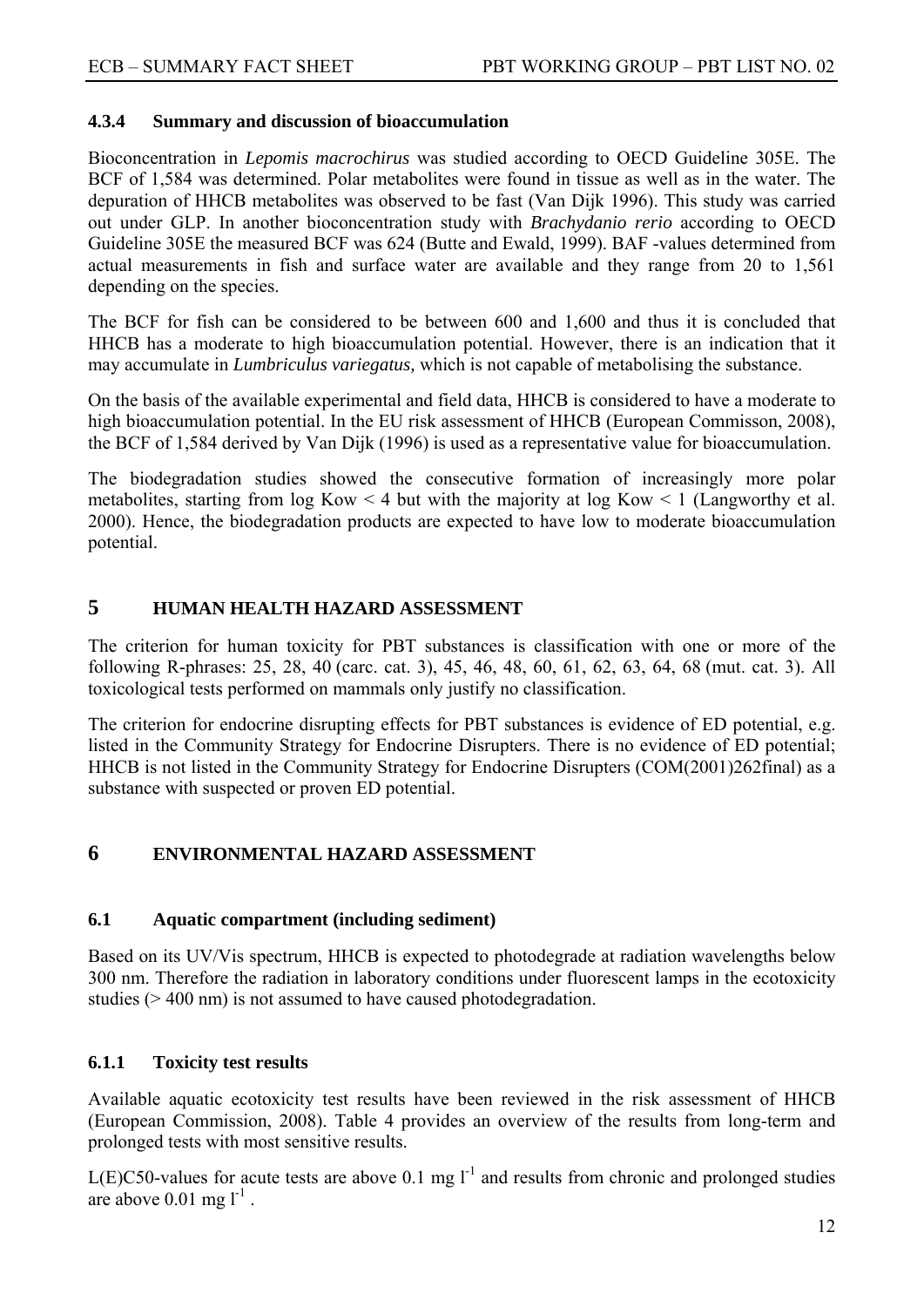| Test organisms                               | Results <sup>1</sup> [mg l-1]                       | Remarks <sup>2</sup>                                 |
|----------------------------------------------|-----------------------------------------------------|------------------------------------------------------|
| Pseudokirchneriella subcapitata <sup>3</sup> | 72h-NOEC = 0.201                                    | Van Dijk (1997)                                      |
| 72-h static                                  | $LOEC5 = 0.466$                                     | carrier: 0.005% DMF and 0.005% Tween 80              |
|                                              | $\text{ErC}_{50} > 0.854$                           | $n=6$                                                |
|                                              | $EbC_{50} = 0.723$ < 0.678-0.778>                   | <b>HPLC</b> identification                           |
|                                              |                                                     | start conc. 71-102% of nominal                       |
|                                              |                                                     | end conc. 54-85% of nominal                          |
|                                              |                                                     | valid without restrictions                           |
| Daphnia magna                                | 21d-NOECrep = $0.111$ , LOEC <sup>5</sup> = $0.205$ | Wüthrich (1996a)                                     |
| 21-d semi-static                             | EC <sub>50</sub> rep = $0.282$ < $0.260 - 0.312$ >  | carrier: 0.008% DMF and 0.002% Tween 80              |
|                                              | $IC_{50} = 0.293$ < 0.204-0.419> <sup>4</sup>       | $n=5$                                                |
|                                              |                                                     | <b>HPLC</b> identification                           |
|                                              |                                                     | conc.fresh 82-104% of nominal                        |
|                                              |                                                     | conc.used 63-91% of nominal                          |
|                                              |                                                     | valid without restrictions                           |
| Acartia tonsa                                | 6d-NOECdevelop. $= 0.038$                           | Bjørnestad (2007)                                    |
| 6d-static, daily feeding                     | LOECdevelop $5 = 0.075$                             | Radiolabelled <sup>14</sup> C-HHCB solved in ethanol |
|                                              | 6d-EC10develop.= 0.044 < 0.030-0.055>               | $(< 0.01\%)$                                         |
|                                              | EC50develop.= 0.115 < 0.131-0.153>                  | $n=5$                                                |
|                                              |                                                     | <b>LSC</b> identification                            |
|                                              |                                                     | conc. > 80% of nominal                               |
|                                              |                                                     | valid without restrictions                           |
| Bluegill sunfish                             | 21d-NOECclinical signs = 0.093,                     | Wüthrich (1996b)                                     |
| Lepomis macrochirus                          | $LOEC5 = 0.182$                                     | carrier: 0.005% DMF and 0.005% Tween 80              |
| 21-d flow-through                            | NOECgrowth = 0.182                                  | $n=5$                                                |
|                                              | $LC_{50} = 0.452$ < 0.316-0.911>                    | <b>HPLC</b> identification                           |
|                                              |                                                     | conc. 66-86% of nominal                              |
|                                              |                                                     | valid without restrictions                           |
| Fathead minnow                               | LOEChatch > 0.140                                   | Croudace (1997)                                      |
| Pimephales promelas                          | $NOEC$ surv. = $0.068$                              | solvent triethylene glycol                           |
| 32 days post hatch,                          | LOECsurv. $= 0.140$                                 | GC identification                                    |
| 36 days overall                              | LC50 > 0.140                                        | conc. 50-104% of nominal                             |
|                                              | NOECgrowth = $0.068$ ,                              | valid without restrictions                           |
|                                              | LOECgrowth <sup><math>6</math></sup> = 0.140        |                                                      |
|                                              | NOECdevelop.= 0.068,                                |                                                      |
|                                              | LOECdevelop.= 0.140                                 |                                                      |

**Table 4. Aquatic toxicity of HHCB from long-term and prolonged tests with lowest results (GLP and completely documented). For details and reference, see European Commission (2008).** 

1 measured concentrations, <95% confidence limits>

2 The number of concentrations tested (n) excludes control and solvent control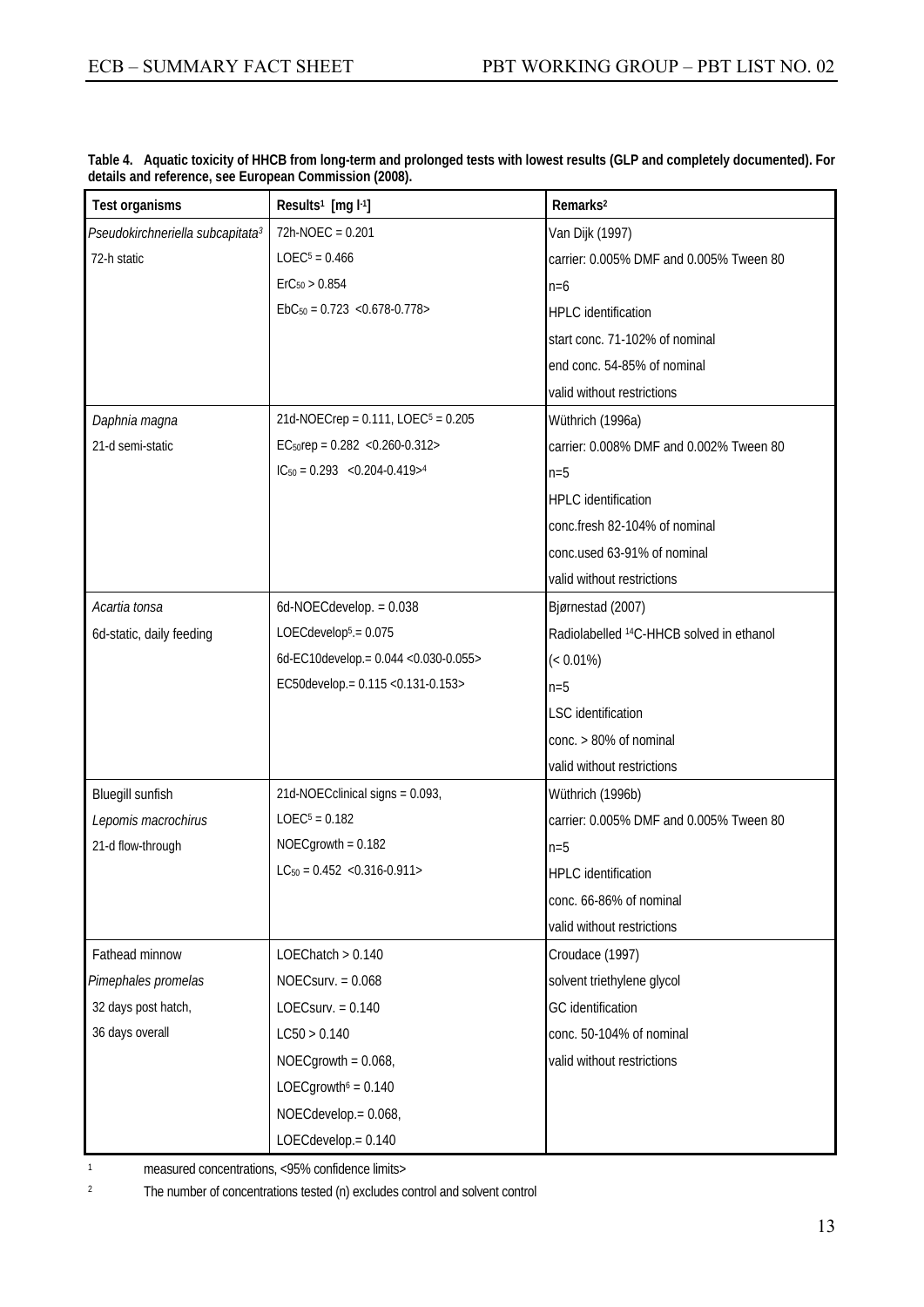- 3 Former name *Selenastrum capricornutum*
- 4 Estimated 95% confidence limits after data reported by Wüthrich (1996c)
- 5 Dunnet's test (p=0.05)
- 6 Wilcoxon rank sum test (p=0.05)

#### **6.1.2 Sediment organisms**

Three reliable sediment ecotoxicity studies are available (see table 5) and they have been reviewed in the risk assessment of HHCB (European Commission, 2008). The lowest NOEC was found for *Hyalella azteca* (NOEC = 19.7 mg/kg dwt, normalized to 5 % OC) in the study of Egeler (2004).

|              | <b>Test organisms</b>  | Results [mg/kg dwt], measured,<br>2% OC | Result standardised, [mg/kg dwt],<br>5% OC |
|--------------|------------------------|-----------------------------------------|--------------------------------------------|
| Insecta      | Chironomus riparius    | $28d-NOECemergence = 200$               | $28d$ -NOECdevelopment = 385               |
|              |                        | (OC 2.6%)                               |                                            |
| Crustaceans  | Hyalella azteca        | 28d-NOECgrowth = $7.1$                  | 28d-NOECgrowth = $19.7$                    |
| Amphipoda    |                        | (OC 1.8%)                               |                                            |
| <b>Worms</b> | Lumbriculus variegatus | 28d-NOECgrowth = $16.2$                 | 28d-NOECgrowth = $38.6$                    |
| Oligochaeta  |                        | (OC 2.1%)                               |                                            |

**Table 5. Summary of sediment toxicity data. For details and references, see European Commission (2008)** 

#### **6.1.3 Other aquatic organisms**

The acute toxicity of HHCB was tested on the South African clawed frog larvae (*Xenopus laevis*) in a procedure analogous to ASTM guideline E 1439-91. The 96h-LC<sub>50</sub> for embryo-adult was  $> 2.0$ mg/l, the 96h-EC<sub>50</sub> was  $> 2.0$  mg/l for embryo growth and  $> 4.0$  mg/l for embryo malformation (Dietrich and Chou 2001).

## **6.2 Terrestrial compartment**

Long term ecotoxicity test results are available for *Eisenia fetida* and *Folsomia candida* (see table 6*)*. The studies have been reviewed in the risk assessment of HHCB (European Commission, 2008). No data on ecotoxicity to plants or soil micro-organisms are available.

| <b>Test and reference</b> | Results for HHCB (nominal concentrations) | <b>Remarks</b>                    |
|---------------------------|-------------------------------------------|-----------------------------------|
| Earthworm                 | $8wk-NOEC = 45 mg/kg$ ,                   | Gossmann 1997                     |
| Eisenia foetida           | LOEC <sup>2</sup> = 105 mg/kg,            | initial weight adults 0.34-0.54 g |
|                           | reproduction and food consumption         | test range 8-250 mg/kg            |
|                           | $4wk-NOEC$ growth = 105 mg/kg,            | solvent: acetone                  |
|                           | $LOEC = 250$ mg/kg                        | artificial soil pH 6.1,           |
|                           | 4wk-NOEC survival $\geq$ 250 mg/kg        | 10% sphagnum DIN1                 |
|                           |                                           | temp. 17-23°C                     |

**Table 6. Long-term toxicity data for soil organisms. For details and references, see European Commission (2008).**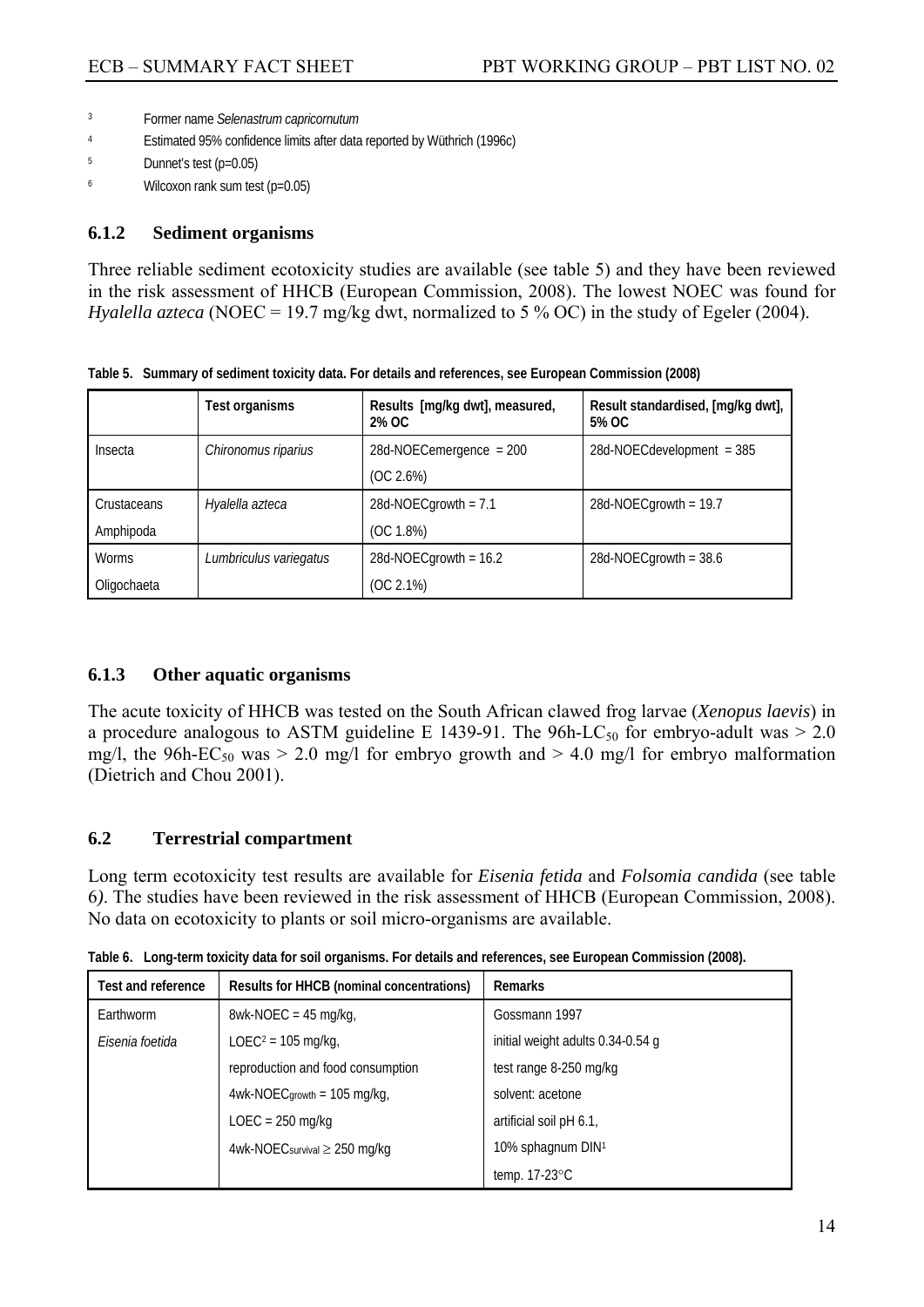| <b>Test and reference</b> | Results for HHCB (nominal concentrations) | <b>Remarks</b>         |
|---------------------------|-------------------------------------------|------------------------|
| Springtail                | $4wk-NOEC = 45$ mg/kg,                    | Klepka 1997            |
| Folsomia candida          | LOEC <sup>2</sup> = 105 mg/kg,            | 10-12 d old juveniles  |
|                           | mortality and reproduction                | test range 1-105 mg/kg |
|                           |                                           | solvent: acetone       |
|                           |                                           | temperature 17-25°C    |
|                           |                                           | artificial soil,       |
|                           |                                           | 10% sphagnum DIN1      |

1 Sphagnum DIN standard: organic material minimum 90%, organic carbon 52%

2 Dunnet's test (p=0.05)

3 Student's t-test (p=0.05)

#### **6.3 Atmospheric compartment**

No experimental data available.

## **7 PBT AND VPVB**

#### **7.1 PBT, vPvB assessment**

**Persistence**: HHCB does not meet the P criterion due to relatively fast primary degradation. No standard degradation simulation test data are available for HHCB. Evidence of inherent biodegradability from tests with activated sludge, river water, sediment and soil is available. Rapid disappearance was observed in tests with activated sludge, river water, river sediment and soil. Polar metabolites were readily formed in activated sludge and river water. In experiments with soil and river water, volatilisation may have contributed significantly to the disappearance, but due to fast degradation of HHCB in air, possible volatilisation is considered to enhance the overall degradation rate. In a series of die-away tests on HHCB, disappearance half-lives of 10 - 15 h in activated sludge and 100 h in river water were determined. In the river water simulation test, amended with 10 mg/l activated sludge, the loss of HHCB solely due to biodegradation was 60% in 28 days. The river die-away test half-life of 100 hours and other half-lives from available experiments are not directly comparable to half-lives derived from standard biodegradation simulation tests, but the observed half-lives are so short, that P criteria for all compartments are considered not fulfilled for primary degradation.

However, it must be noted that negligible or zero mineralization has been observed in the reported experiments. During the degradation process the formation of metabolites has been observed with an increasing polarity, from HHCB-lactone, a hydroxycarboxylic acid product of HHCB and resulting in a majority of metabolites showing log Kow < 1. A detailed evaluation of persistence of metabolites was not feasible based on data available.

Monitoring data from several years show decreasing trend of concentrations in sludge, water, suspended matter, biota and sediment and provide hence additional evidence on that HHCB degrades in the aquatic environment.

A study investigating the residence of HHCB in 13 soils with different histories of sludge application showed that the substance had disappeared almost completely regardless of the time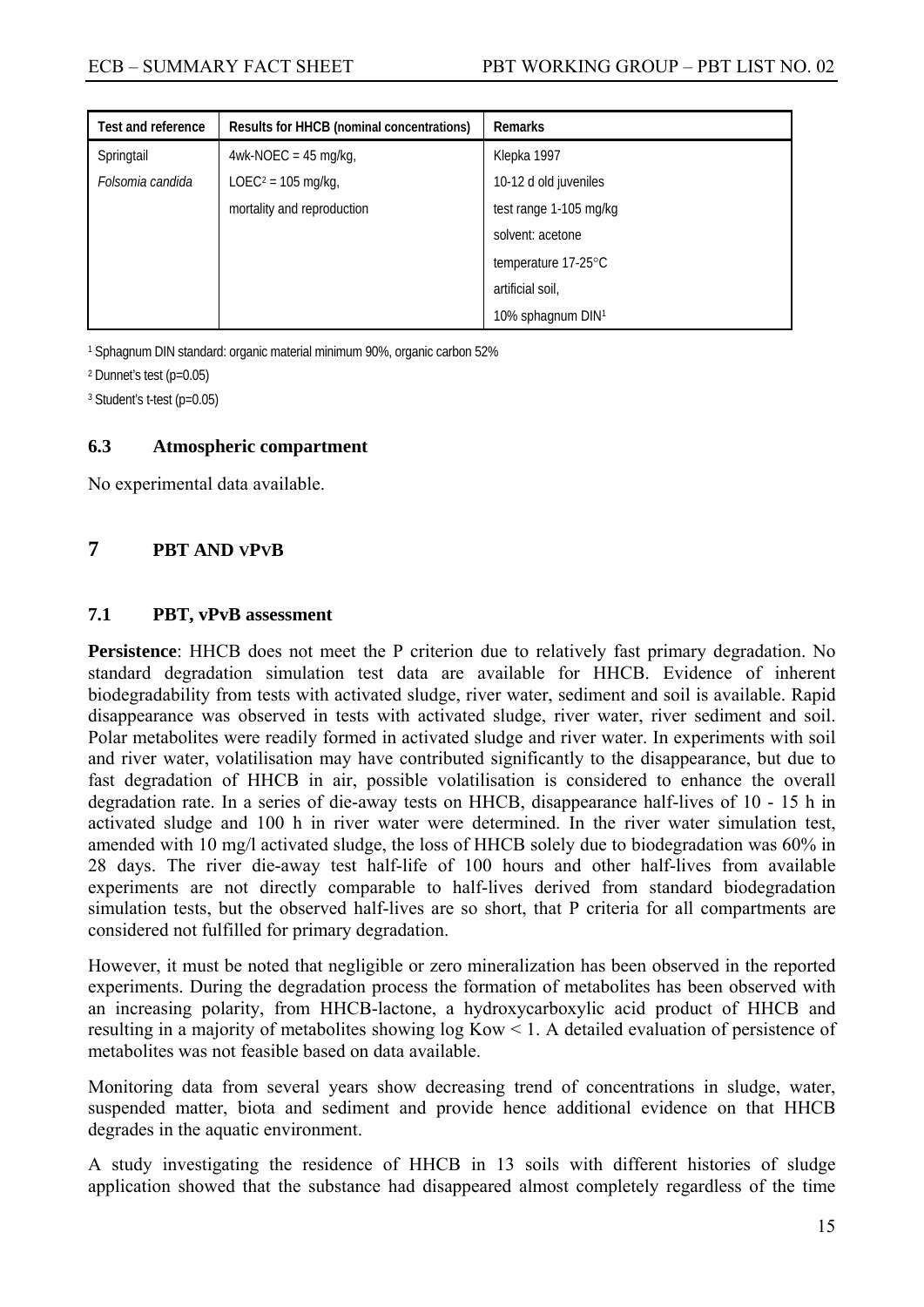elapsed since the last sludge application. Volatilisation may have contributed to the disappearance but this distribution route is not considered relevant, because HHCB is rapidly degraded in the atmosphere.

**Bioaccumulation**: the substance does not meet the B criterion. Based on reliable experimental BCFs for *Brachydanio rerio* and *Lepomis macrochirus* and BAFs derived from concentrations measured in field, BCF between 600 and 1,600 (parent compound) is considered representative for fish. In addition, metabolites have been followed in the study with *Lepomis macrochirus*. Fish was observed to biotransform HHCB and excrete the metabolites fast. BCF below 2,000 for the parent and metabolites together was determined.

For *Chironomus riparius* larvae a BCF of 85-138 (parent compound) was derived and the larvae were responding to blocking the receptor P450. Hence, the midge larvae can be assumed to biotransform HHCB. However, a similar test conducted with *Lumbriculus variegatus* resulted a BCF of 2,692 and it was concluded that the species could not biotransform HHCB but was accumulating it.

The primary biodegradation products have  $logK_{ow}$  below 4 and further degradation products are increasing more polar to log Kow < 1. Hence, biodegradation products do not meet the B screening criterion.

**Toxicity**: the substance does not meet the T criterion. Long-term and prolonged aquatic ecotoxicity studies are available for algae, three fish species, *Daphnia magna* and *Acartia tonsa*. In addition, several prolonged studies for invertebrates have been reported. NOECs from all tests are  $> 0.01$  mg  $1<sup>-1</sup>$ . There are no indications for an assignment of T on basis of human-toxicological data. It is concluded that the T criterion is not met.

Summary: HHCB does not meet the P criterion due to fast primary degradation. In addition, it neither fulfils the B criterion nor the T criterion. The biodegradation products do not fulfil the B screening criterion.

It is concluded that HHCB is not considered as a PBT-substance.